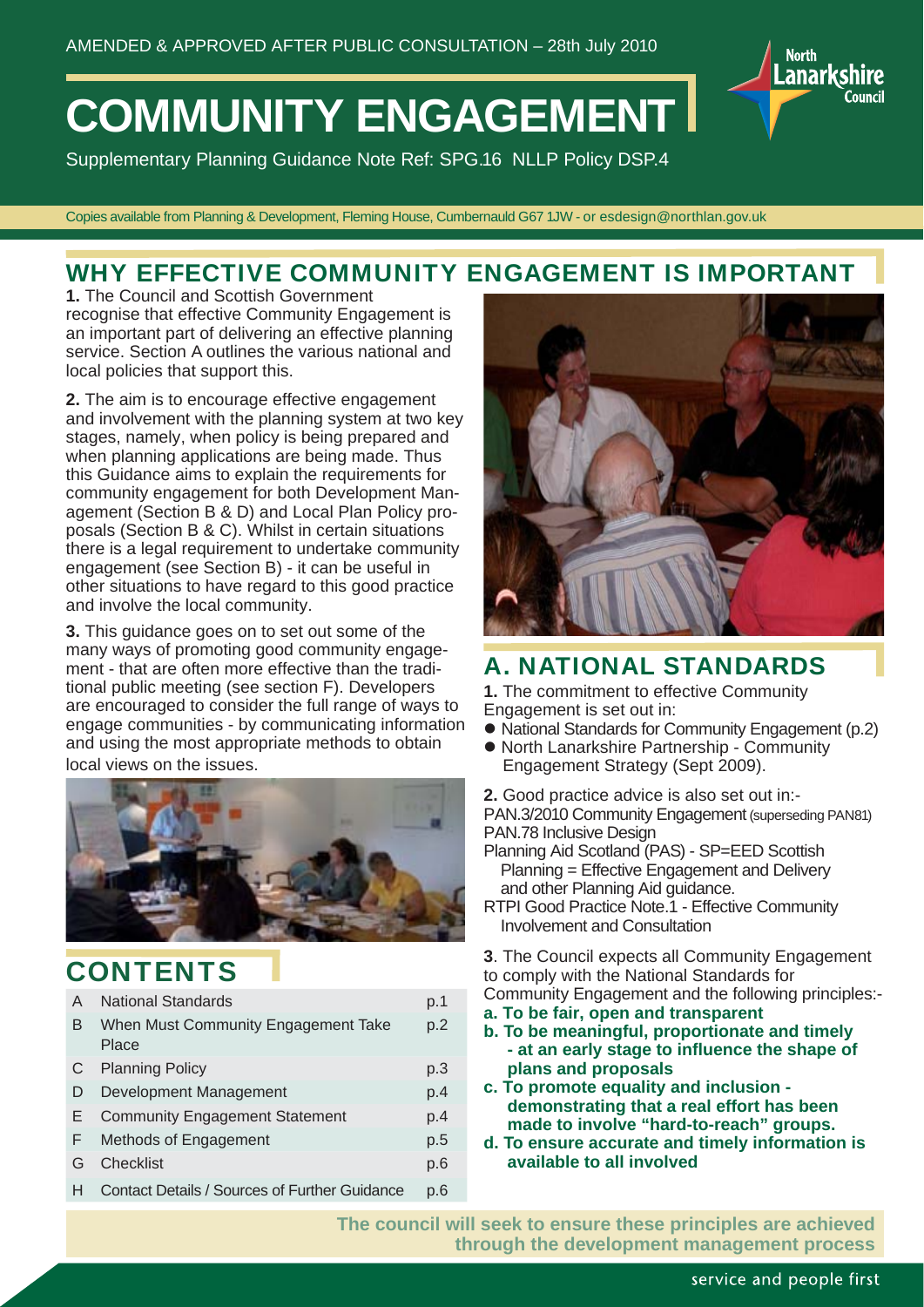### **A.4 Scottish Planning Policy (SPP)**

Delivering Planning Reform set out the shared commitments to speeding up reform of the planning system - informed by early and wide engagement. The SPP sets out the current expectations:-

#### COMMUNITY ENGAGEMENT

35. Community engagement has an enhanced role in the modernised planning system, and key requirements are now established through legislation. Where effectively undertaken, early community engagement can speed up planning processes and lead to better plans, decisions and more satisfactory outcomes. It will also improve confidence in the fairness of the planning system.

The ways in which those with an interest can get engaged early and fully in the development plan preparation process will be set out by planning authorities in participation statements.

In development management, both statutory preapplication consultation with communities and preapplication discussions between developers and the planning authority are intended to add value at the start of the process. Statutory pre-application consultation will provide communities with an opportunity to contribute their views before a formal application for planning permission is made.

Better engagement cannot guarantee that everyone gets the decisions or outcomes that they desire but it can provide opportunities for:

- communities to become involved in shaping the future of their area,
- clearly explaining the basis and justification for policies, land allocations, infrastructure priorities and decisions, &
- making the consideration between competing and, in some cases, conflicting interests explicit and transparent.

Planning authorities and developers should ensure appropriate and proportionate steps are taken to engage with communities when planning policies and quidance are being developed, when development proposals are being formed and when applications for planning permission are made.

### A.5 NATIONAL STANDARDS FOR COMMUNITY ENGAGEMENT

**1. INVOLVEMENT:** identify and involve the people and organisations who have an interest in the focus of the engagement

**2. SUPPORT:** identify and overcome any barriers to involvement

**3. PLANNING:** gather evidence of the needs and available resources and use this evidence to agree the purpose, scope and timescale of the engagement and the actions to be taken **4. METHODS:** agree and use methods of engagement that are fit for purpose

**5. WORKING TOGETHER:** agree and use clear procedures that enable the participants to work with one another effectively and efficiently

**6. SHARING INFORMATION: ensure that necessary** information is communicated between the participants **7. WORKING WITH OTHERS:** work effectively with others with an interest in the engagement

**8. IMPROVEMENT:** develop actively the skills, knowledge and confidence of all the participants

**9. FEEDBACK:** feed back the results of the engagement to the wider community and agencies affected

**10. MONITORING AND EVALUATION: monitor and ...** evaluate whether engagement achieves its purposes and

### meets the national standards for community engagement.

 **See also para 64-83 of PAN 3/2010**  2

# B. WHEN MUST COMMUNITY. . .

1. All national and major developments (see table on next page) are now **required to undertake** Pre-application Consultation with Communities (PAC)**.** If you are in doubt as to whether such consultation is required for a proposed development, then there is a

"Pre-Application Screening Notice" that you can use to get a definitive view from the Council within 21 days. The screening notice requires a description of the proposed development, its location and postal address with a plan of the site, contact details, and whether an opinion has ever been provided on the need for an Environmental Impact Assessment (EIA). Note that "the site" includes all the land forming part of the development - whether forming part of SUDS, access, landscape,etc.

#### PRE-APPLICATION CONSULTATION WITH COMMUNITIES (PAC).

2. Applicants and agents need to submit, **12 weeks before** the lodging of the planning application, a formal "Proposal of Application Notices" setting out the proposed methods of community consultation to be carried out (see C.4 and G).

3. Following this the Council is required to respond within 21 days either accepting the proposed consultation process, or specifying any required additional consultation. Any additional consultation requirements will have regard to this guidance and should be proportionate, specific, and reasonable in the circumstances.

- 4. The minimum requirement is for:
- all affected Community Councils (and community fora in North Lanarkshire) to be consulted (see C.7)
- $\bullet$  that there be a public event open to ALL interested parties providing information on the proposed development. This public event must be formally publicised in the public notices section of the local paper.

5. in order for the subsequent submission of a relevant planning application to be valid the applicant must then include a written Community Engagement Statement. As well as confirming that the consultation has taken place as agreed this should set out:-

- who has been consulted
- $\bullet$  confirmation of compliance with this quidance
- $\bullet$  details of all comments made and how the applicant has responded to the comments made
- $\bullet$  what effect this has had on the proposal (if any).

#### PLANNING POLICY & SUPPLEMENTARY GUIDANCE

6. To be a material planning consideration it is required to have a minimum 6 week public consultation period. The Council maintains a register of parties interested in being notified of any such policy developments - see C.7 for details of how to be included in such consultations.

# planning aid forScotland

*see SP=EED document at www.planningaidscotland.org.uk*

#### COMMUNITY COUNCIL CONTACTS:

7. In North Lanarkshire the key vehicle for community engagement is through the community fora and related Local Area Partnerships - as well as directly with the relevant Community Council (20+).

Boundary maps and contact details of each Community Forum and Community Council can be found at: www.northlanarkshire.gov.uk/index.aspx?articleid=16798

These are arranged by whether the area is north, south or central.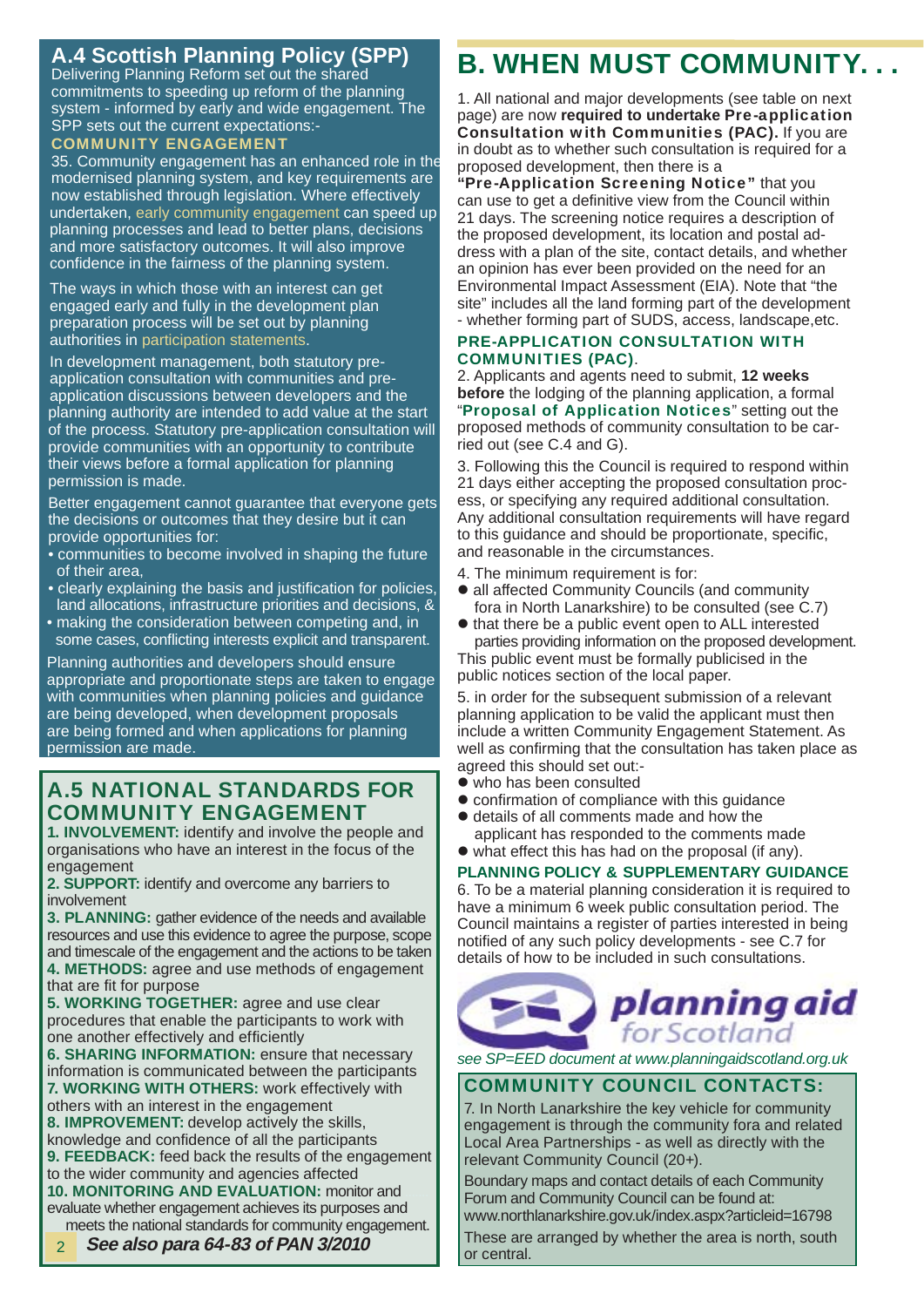# **ENGAGEMENT TAKE PLACE?**

| Definition of Major Developments: (where community engagement is legally required) |                                                                                                                                                                                                                                                                                                                                                                                                     |                                                                                                                                                                                                                                |  |
|------------------------------------------------------------------------------------|-----------------------------------------------------------------------------------------------------------------------------------------------------------------------------------------------------------------------------------------------------------------------------------------------------------------------------------------------------------------------------------------------------|--------------------------------------------------------------------------------------------------------------------------------------------------------------------------------------------------------------------------------|--|
|                                                                                    | <b>Description</b>                                                                                                                                                                                                                                                                                                                                                                                  | <b>Threshold or Criteria</b>                                                                                                                                                                                                   |  |
|                                                                                    | <b>Schedule 1 Development</b><br>Development of a description mentioned in Schedule 1 to the Environmental<br>Impact Assessment (Scotland) Regulations 1999(a) (other than exempt<br>development within the meaning of the regulations).                                                                                                                                                            | All development within Schedule 1                                                                                                                                                                                              |  |
| $\mathbf{2}$                                                                       | <b>Housing</b> Construction of Buildings, structures or erections for use as<br>residential accommodation                                                                                                                                                                                                                                                                                           | The development comprises 50 or more dwellings; or<br>a)<br>The area of the site is or exceeds 2 Hectares.<br>b)                                                                                                               |  |
| $\overline{\mathbf{3}}$                                                            | <b>Business &amp; General Industry, Storage and Distribution</b><br>Construction of a building, structure or other erection for use for any of the<br>following purposes-<br>as an office;<br>$\begin{pmatrix} 1 \\ 2 \\ 3 \\ 4 \end{pmatrix}$<br>for research and development of products or processes;<br>for any industrial process; or<br>for use for storage or as a distribution centre<br>D١ | a) The gross floor space of the building, structure or other<br>erection is or exceeds 10,000 sq metres; or<br>b) The area of the site is or exceeds 2 hectares                                                                |  |
| 4                                                                                  | <b>Electricity Generation - Construction of an electricity generating station.</b>                                                                                                                                                                                                                                                                                                                  | The capacity of the generating station is or exceeds 20 Megawatts.                                                                                                                                                             |  |
| 5                                                                                  | <b>Waste Management Facilities</b> Construction of facilities for use<br>for the purpose of waste management or disposal                                                                                                                                                                                                                                                                            | The capacity of the facility is or exceeds 25,000 tonnes per annum.<br>In relation to facilities for use for the purpose of sludge treatment, a capacity to treat more than 50 tonnes (wet weight) per day of residual sludge. |  |
| 6                                                                                  | <b>Transport and Infrastructure Projects Construction of new or</b><br>replacement roads, railways, tramways, waterways, aqueducts or pipelines.                                                                                                                                                                                                                                                    | The length of the road, railway, tramway, waterway,<br>aqueduct or pipeline exceeds 8 Kilometres.                                                                                                                              |  |
| 7                                                                                  | <b>Fish Farming</b> The placing or assembly of equipment for the purpose<br>of fish farming within the meaning of section 26(6) of the Act                                                                                                                                                                                                                                                          | The surface area of water covered is or exceeds 2 hectares.                                                                                                                                                                    |  |
| $\overline{8}$                                                                     | <b>Minerals</b> Extraction of Minerals                                                                                                                                                                                                                                                                                                                                                              | The area of the site is or exceeds 2 hectares.                                                                                                                                                                                 |  |
| 9                                                                                  | <b>Other developments</b><br>Any development not falling wholly within any single class of<br>development described in sections 1 to 8 above but including<br>development comprising a combination of those classes of development.                                                                                                                                                                 | The gross floor space of any building, structure or<br>a)<br>erection constructed as a result of such development is<br>or exceeds 5,000 square metres; or<br>The area of the site is or exceeds 2 hectares.<br>b)             |  |

# C. PLANNING POLICY

1. The Council also seeks to ensure that appropriate and proportionate steps are taken to engage with communities when planning policies and guidance are being developed and development proposals are being formed. The Council will apply the 7 point checklist at para.35 of PAN3/2010.

- Annual Development Plan Scheme & Participation Statement
- Prepare Main Issues Report with early targeted engagement
- Strengthen support for the plan through negotiation or mediation
- Review representations and publish proposed Action Programme
- $\bullet$  Notify those affected by site specific proposals & previous respondees
- $\bullet$  Take into account responses to consultation on SEA
- Report on engagement assessing against Participation Statement

2. Involvement at the Development Planning and Masterplanning stage is crucial to enabling community views to be reflected in development plans. Better engagement cannot guarantee that everyone gets the decisions or outcomes that they desire but it can provide opportunities for: • involving communities in shaping the future of their area,

- clearly explaining the basis and justification for policies, land allocations, infrastructure priorities and decisions, and
- making the consideration between competing and, in some cases, conflicting interests explicit and transparent.

3. The Council will apply the Community Engagement requirements set out in the SPP, PAN3/2010, PAN.81 and 78. This will lead to a Community Engagement Participation Statement and Equality Impact Assessment accompanying new policy proposals. This will set out how local people have been informed and involved in the preparation of the policy - and how their views have been taken into account in the submitted scheme.

4. In terms of developing planning policy we want to involve as many people as possible in the planning process. This means not only people who live in North Lanarkshire but those whose work, leisure or other activities bring them to the area. People may belong to more than one interest group when it comes to specific planning issues or proposals. We will seek to involve these groups as appropriate in developing and producing planning policies.

5. Where a need is identified documents and consultation material can be made available in other languages, in large print, Braille or on audio cassette to assist people with visual disabilities and people who find reading English challenging.



#### KEY GROUPS TO INVOLVE:

- 6. Generally, the key groups to be involved are: ● Government and statutory bodies - including central and local government; statutory bodies and infrastructure providers; and local councils and community partnerships
	- $\bullet$  Interest groups including local firms and business organisations; developers, agents and landowners; environmental, amenity & local history groups; and community and voluntary groups
	- Residents and local businesses or traders
	- Specific interest groups such as young and older people, parents, women, ethnic minority groups, people with disabilities, and any other relevant 'hard to reach' groups.

These groups should be involved as appropriate in developing and producing planning policies.

**7.** We will seek to monitor information on participation to identify the most useful way of ensuring effective engagement. We will comply with the requirements of the Data Protection Act if we need to collect any personal data for this purpose. To be added to the mailing list call 01236 618133 or email PENLLP@northlan.gov.uk.

Neighbours will be notified of proposals in any case.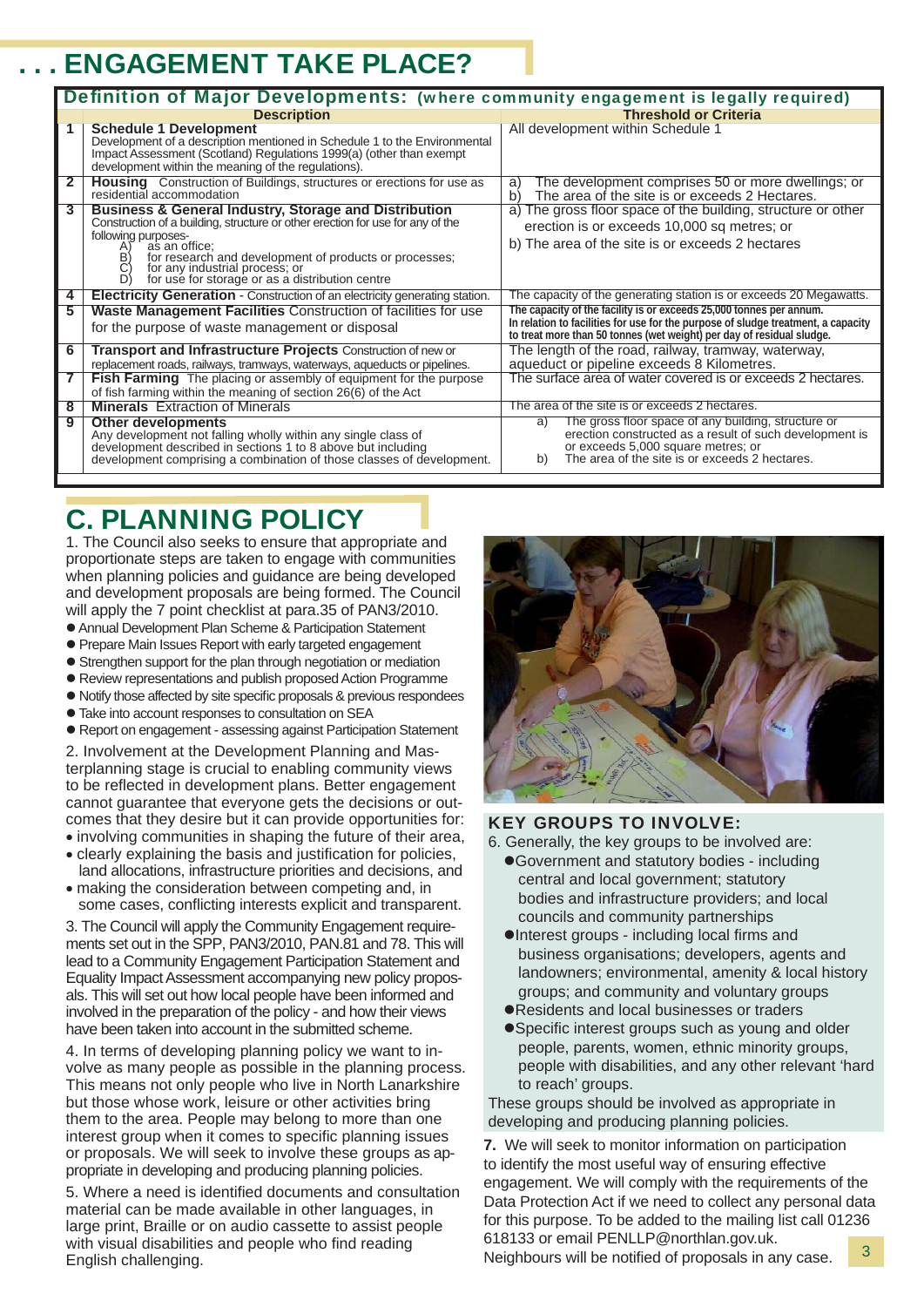# D. DEVELOPMENT MANAGEMENT

1. The Council is committed to ensuring that appropriate and proportionate steps are taken to engage with communities when applications for planning permission are made. Refer to paras 36 - 59 of PAN 3/2009.

2. The Council encourages an open and transparent approach which seeks to:-

- $\bullet$  process applications speedily and efficiently (within the 2 month or 3 month targets)
- $\bullet$  ensure affected neighbours are notified of all applications and given a 21 day period to comment
- $\bullet$  make application drawings accessible and available on-line and at the local planning offices
- $\bullet$  increase the information available by seeking to post all application comments on-line within 5 working days.
- $\bullet$  meet the checklist at para.57 of PAN 3/2009

3. All comments made on an application are therefore in the public domain. Anonymous or abusive comments cannot be considered. However personal contact information will be removed (redacted) from submissions.

4. The Council's web site sets out further information to help explain the planning process and how you can comment on applications and influence the process. Other useful contact points are on the back page.

### **PRE-APPLICATION CONSULTATION**

5. As well as the pre-application consultation legally required on all major applications (see section B) the Council encourages pre-application discussion and community consultation on all applications.

6. On householder applications pre-application advice can best be obtained by completing the on-line form and attaching any draft proposals. The more detailed information or photos submitted with the form, the better the Council will be to provide comments.

7. Large or controversial (i.e. outwith the Local Plan) applications these will normally be assisted by tabling a suggested Community Engagement Strategy - that will lead in due course to the submission of a Community Engagement statement with the planning application.

8. Consultation with the key agencies (SEPA, SNH, Historic Scotland, etc) and utilities should also take place at this stage. See for example www.sepa.org.uk/planning

9. Where applicants have undertaken community engagement then this should be submitted as a Community Engagement Statement (see section E) with their application. Such Community Engagement Statements should comply with this guidance - ensuring that the process has been open, transparent and sought to inform people and seek their views. It should summarise accurately the views expressed and, where appropriate, indicate how these views have been taken into account or the scheme amended in the light of comments made.

10. **Appeals:** The Council has a **Scheme of Delegation** identifying which applications can be delegated to officers - and where there is a **Local Review Body** to consider appeals (see separate note). All other appeals go to the **Scottish Government Directorate for Planning and Environmental Appeals** (DPEA) T: 01324 696 400 or E: DPEA@scotland.gsi.gov.uk or at www.dpea.scotland.gov. uk. Note that there is a time limit (typically 3 months) within which appeals have to be submitted.

11. **Enforcement:** All complaints about apparent breaches of planning requirements are considered by the Enforcement Team (see back page). See Circular 10/2009

4 and the **Planning Enforcement Charter** on the Council's web site.

### 12. **COUNCIL CHECKLIST FOR APPLICATIONS:**

- Pre-application consultation? Participation Statement
- $\bullet$  Maintain a list of applications to be determined
- Prepare a Weekly List of applications received
- $\bullet$  Notify neighbours of planning applications giving at least 21 days to comment - or at least 14 days from any newspaper ad.
- Provide opportunity for pre-determination hearings for national developments and for major developments significantly contrary to the development plan.
- Give reasons for all decisions approvals as well as refusals
- $\bullet$  Follow procedures for development proposals where there is a Council interest
- Place more info on the Planning Register including decision notices and reports

*from Para.57 of PAN 3/2010 - most info is now on-line see forms at https://eplanning.scotland.gov.uk or view and/or comment on Planning pages at www.northlanarkshire.gov.uk*

# E. COMMUNITY ENGAGEMENT STATEMENT

**1.** The **Community Engagement Statement** sets out in writing how local people have been informed and involved in the preparation of the proposal - and how their views have been taken into account in the submitted scheme. Such Community Engagement Statements should comply with this guidance - ensuring that the process has been open, transparent and sought to inform people and seek their views. It should summarise accurately the views expressed and, where appropriate, indicate how these views have been taken into account or the scheme amended in the light of comments made.

- **2.** The Council will expect to see that:-
- accurate and timely information or copies of the proposal have been made publicly available at an affordable price and are available on-line.
- $\bullet$  the most appropriate method(s) of engagement have been used (see section G)
- a genuine dialogue has taken place
- $\bullet$  the key issues or concerns have been identified - including assessing how they can be minimised or mitigated.
- $\bullet$  the scheme has sought to take account of comments made where possible.

Where the consultation is considered inadequate by failing to comply with this SPG or the requirements of PAN3/2010 then re-consultation may be required.

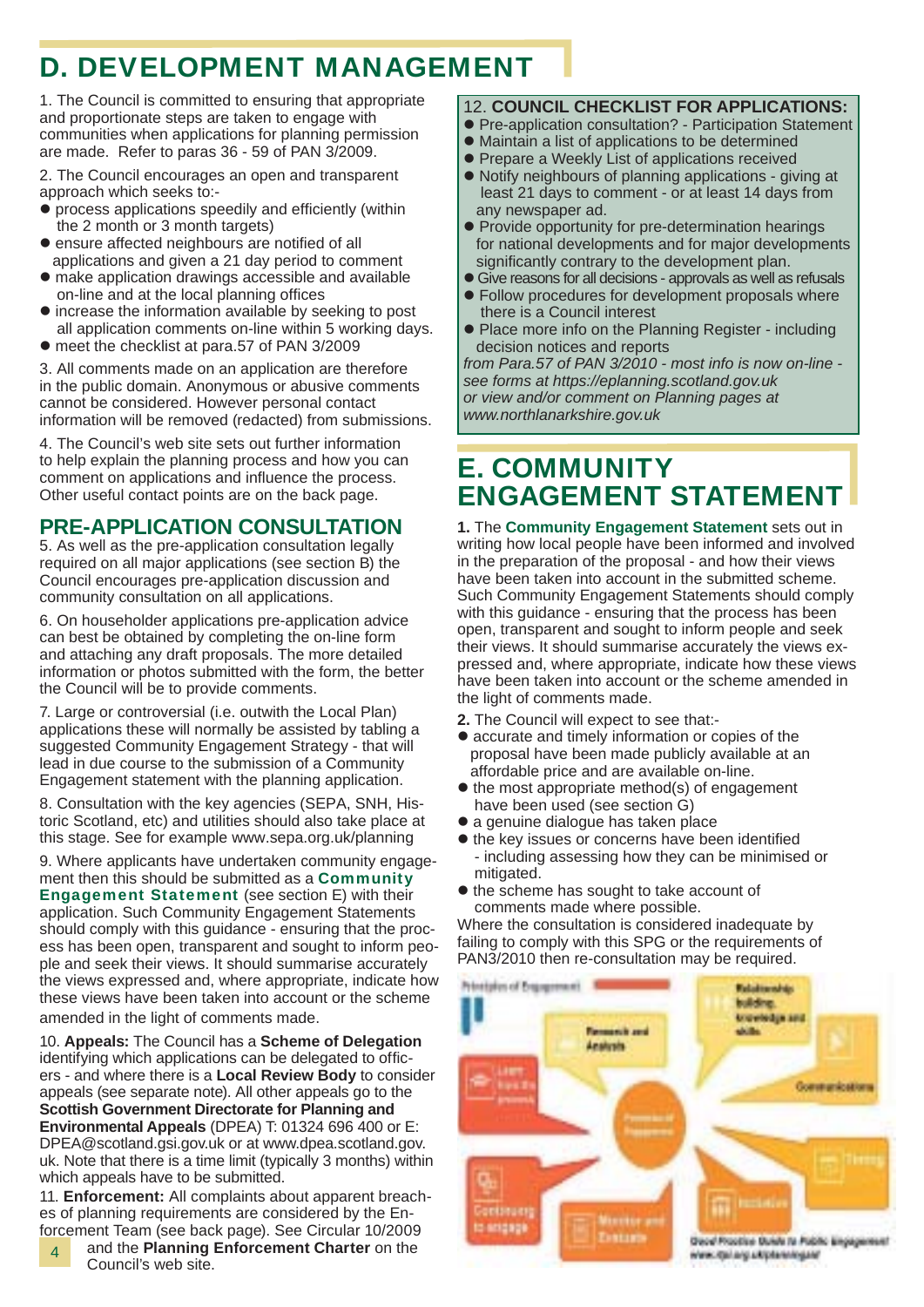## F. METHODS OF ENGAGEMENT

1. The key point to make is that there are many effective ways of engaging with local communities - not just the traditional public meeting. Creating effective two-way discussions through exhibitions, workshops, questionnaires and many of the other methods in G.7 can help create a constructive dialogue. Engagement should be fit for purpose. Mechanisms that promote dialogue, rather than one-way communication, are more effective, less confrontational and more valued by participants. Making information available as handouts or on-line helps. However where consultation is one-way, tokenistic or simply a PR exercise then it can itself lead to objections and delays to a scheme.

2. The use of "**Good Neighbour Agreements**", the "**Considerate Contractors Scheme**" (www.ccscheme.org.uk), or the use of **mediation** can all assist in resolving local concerns and reducing objections to a proposal.

3. **Planning Aid Scotland (PAS)** in their **"SP=EED"** document outline many ways that can be used to involve people - see www.planningaidscotland.org.uk. The **RTPI's** "**Guide to Good Public Engagement in Development**" www.rtpi. org.uk/planningaid/ is another useful starting point. PAS can help contribute to improving public involvement and efficiency in the planning system, a key requirement of the Planning etc (Scotland) Act 2006. They provide a checklist and good practice examples of community engagement.

- 4. SP=EED identifies three levels of public engagement:-
- **(1) INFORMING give information and access; or**
- **(2) CONSULTING give information, access AND to consult and listen to views; or**
- **(3) PARTNERSHIP give information, access AND to con sult and listen to views, AND to work with and involve communities as partners, in appropriate situations?**

Whilst most Development Management schemes should seek to apply Level.2 best practice - on controversial applications (i.e. those contrary to the Local Plan) or in areas of major change, the Council will seek to apply Level.3 best practice. In particular the Council will wish to ensure that consultation is "relevant and proportionate" - whilst also "inclusive and reaching out" to involve "hard to reach" groups and others with an interest who seldom participate. Such a "participation ladder" also helps in moving from mere "informing" to a more active engagement process which tries to address and resolve differing views. Whatever the level - doing it well is essential.

5. Where there is an ongoing need to engage with the community, the **LEAP process** provides a framework so that lessons learnt can be re-applied to the project learning and development. This can be particularly valuable in situations where community engagement is a necessary part of project development and is taken place over a period of time. See www.greenspacescotland.org. uk/default.asp?page=271



6. Good practice is helped by being clear about the purposes of public engagement, and negotiating the kind of obstacles that can so easily cause frustration and distrust. All schemes should make information on the project easily available - in both hard copy that is affordable, and on-line. Early engagement and a clearly stated timetable help. Consultation should go beyond the traditional public meeting (still required for national and major schemes). An exhibition, a questionnaire or workshops may be useful in creating better 2-way communication - both explaining the scheme, hearing views, and in identifying key issues and gathering useful feedback. Does the community need to be resourced to develop their own proposals through workshops and appropriate events (like "charettes")? Can any concerns voiced be addressed in the submitted scheme? **RIBA's Urban Futures Game** is one way of helping to develop an understanding of the issues and options. The Scottish Government is also embarking on a training programme to develop "Better Community Engagement".

7. The table below summarises various techniques that can be used. Providing handouts and information on the proposal for people to take away helps. Different methods of communication and engagement have their strengths and weaknesses - so careful consideration is needed to ensure the method is appropriate for the particular site or issues.

#### **8. Community Engagement Techniques:**

#### (A) The Council undertakes to

- A.1 provide documents for inspection at offices with detailed information at other locations e.g. libraries, e-learning points
- A.2 post Statutory Notice in press/ on site / and on-line
- A.3 Notify statutory consultees and neighbours (see D)
- A.4 Post info on-line about the proposal on Website (ePlanning)
- A.5 Copy documents (for purchase) at Council Planning Offices

#### (B) Developers can create opportunities through

- B.1 Public Meetings with stakeholders? handouts?
- B.2 Unstaffed/ staffed exhibitions; newsletters, handouts
- B.3 Making drawings and info available on-line, handouts, etc
- B.4 Questionnaires, surveys
- B.5 Presentations or documents, on-line & on request
- B.6 Workshops structured to discuss key issues

#### (C) Other methods of communicating

- C.1 Newsletter or Council Newspaper
- C.2 Media TV, radio adverts, newspaper ads and articles
- C.3 Focus groups/ citizens' panels
- C.4 Surgeries (held by Councillors)

*Para 75 of PAN 3/2009 (p.32) sets out a variety of methods for engaging people. The approach adopted should refl ect the scale and impact of the project, the interests of those participating, and the particular situation.*

9. Help is available from the contacts on the back page. See also the Council's "Community Engagement Toolkit" & www.scotland.gov.uk/planning, www.planningportal.gov.uk www.planningaidscotland.org.uk, www.scottishcivictrust.org.uk www.scotland.gov.uk/Topics/Built-Environment/regeneration/ engage/HowToGuide/Techniques

**A Guide to the Planning System in Scotland** – for those people who want to know more about how the planning system works, inc applying for planning permission www. scotland.gov.uk/Publications/2009/08/11133705/1

**Community Engagement standards and policies** can be found at www.scotland.gov.uk/Topics/Built-Environment/regeneration/engage - including a "How to" guide. *Involving local schools can help increase local debate* 5